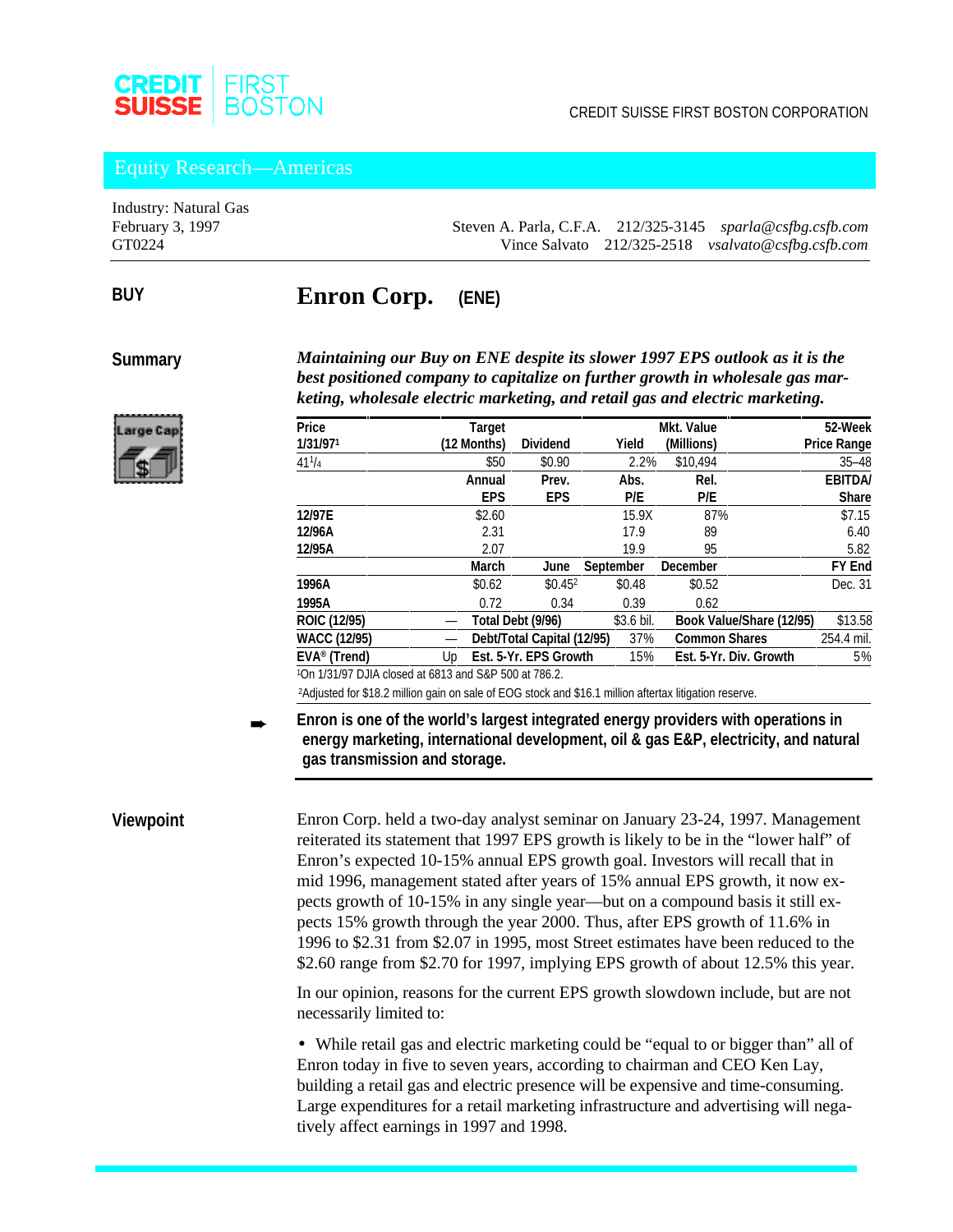**Highlights from the January Meeting**

• The exact timing of the realization of international earnings remains lumpy and subject to many political, regulatory, and other forces beyond Enron's control. In addition, the company noted that increased competition for international projects has reduced returns about 300-400 basis points.

• We maintain our view that wholesale electric marketing will be huge and Enron will be dominant. However, the vested interests of incumbent, fully-integrated electric utilities will continue to prevent a rapid, optimal opening of full wholesale electric marketing.

• Wholesale gas marketing has matured. Despite having additional growth and improved profitability as consolidation among gas marketers continues, the blistering growth rate of the past few years has clearly slowed.

• The continued selldown of businesses and partial business lines (i.e., Enron Oil & Gas) has been very positive overall for Enron, but leaves less residual earnings and earnings growth.

As noted by management since mid 1996 and discussed by us earlier, earnings growth at Enron has clearly slowed in 1996-1997. This has been well noted by the market and (we believe) reflected in the contraction in Enron's multiple to 16 times estimated 1997 EPS, about in line with the gas pipeline group—a group itself experiencing impressive earnings growth in the past few years of optimal and perhaps better-than-normal industry conditions.

We maintain our Buy on Enron despite the 1997 EPS growth outlook for one major reason: *It is absolutely the best-positioned company to capitalize on further growth in wholesale gas marketing, wholesale electric marketing, and retail gas and electric marketing*, business lines that we continue to believe hold huge profit potential. We acknowledge that near-term EPS growth has slowed and this appears to be reflected in the multiple. This could result in Enron common being only a market performer in 1997 as we await the acquisition of Portland General and further development of wholesale electric and retail gas and electric markets.

#### **Enron Capital & Trade**

ECT for the first time outlined a retail gas and electric marketing plan and longterm profitability goals. Given the huge number of legislative, regulatory, competitive, and market-size vagaries associated with the deregulation of wholesale electric and retail gas and electric markets, these should obviously be used as guidance.

ECT's vision of 2001 includes 26 states with full or partial retail gas and electric access. ECT will spend \$75 million on average over the next three years to build an initial marketing infrastructure of 9,000 employees in 95 regional branches. ECT's eight million retail customers will generate *gross revenue* of \$20 billion. ECT hopes to achieve a 1-2% return on gross sales, or \$200-400 million of EBIT, by providing retail gas all-in at 10-15% less in the Northeast and other high-cost gas regions and electricity at almost 10% below competitors in high-cost electric markets such as California.

Enron Capital & Trade continues to increase its market share and profitability in gas marketing and strengthen its position as the leading electricity wholesaler. This industry position, together with colder weather and tight and volatile natural gas commodity markets, drove 1996 EBIT to \$280 million versus \$232 million despite a net \$42 million increase in ECT's reserves for "credit" and "prudency."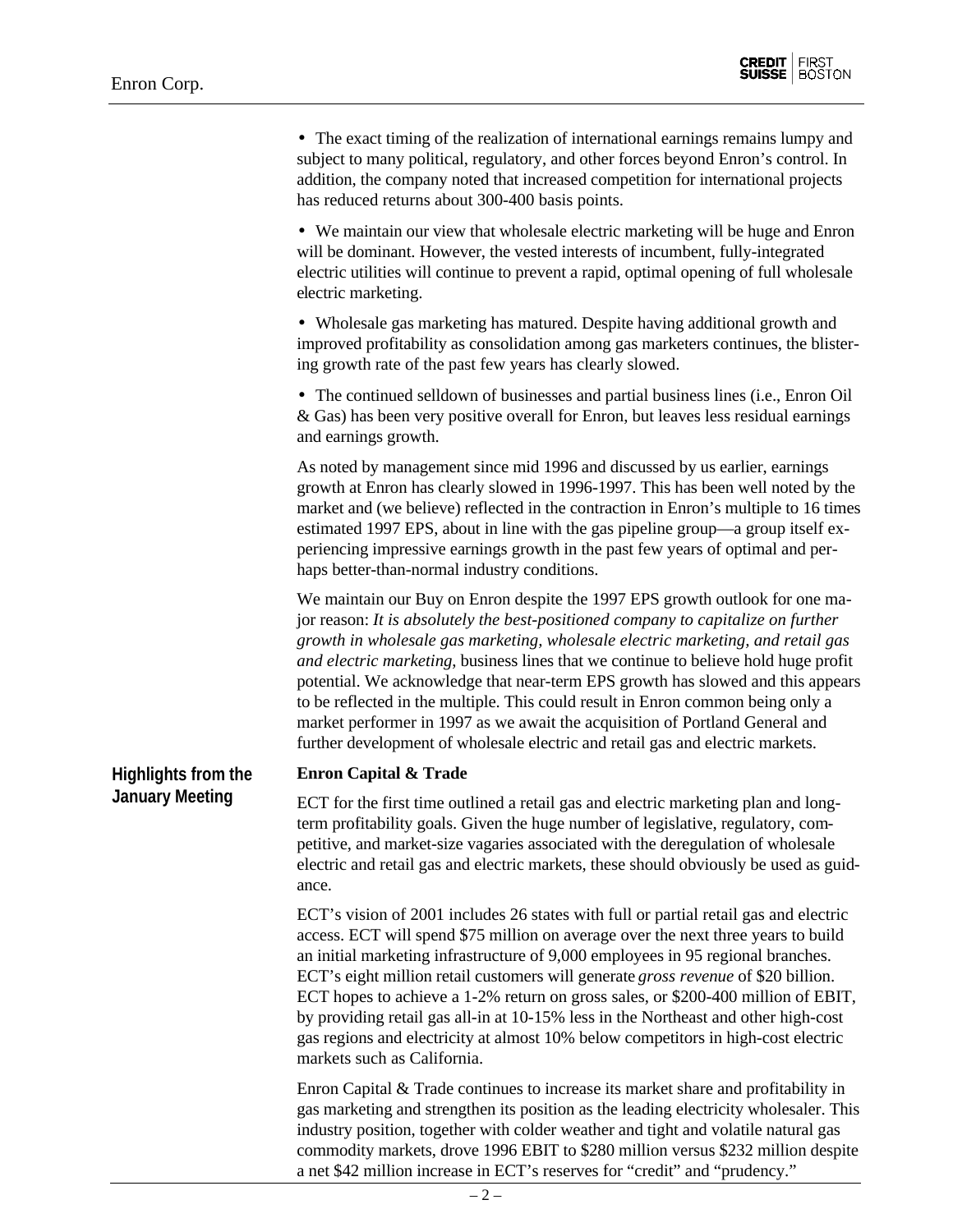ECT noted a margin improvement above and beyond current "gas heaven" industry conditions as natural gas wholesaling consolidates. According to ECT data, the top ten gas marketers have almost a 90% market share today versus 48% in 1990. ECT also noted that the top ten electric wholesalers already have almost 75% of today's small but rapidly growing wholesale electric market. Those data imply that a substantial reduction in margins may be far less likely in the early years of electric marketing, unlike the gas experience.

#### **Enron International**

Enron International again defined the huge worldwide market for energy infrastructure projects, but conceded that increased competition has reduced returns by 300- 400 basis points. The company stressed its multiple capabilities across a spectrum of skills, and its integrated strategies to increase its chance of success as well as profitability, while minimizing risk. The company has a \$20 billion portfolio of projects in various stages of development. International has an aggressive goal of closing seven new development projects in 1997.

#### **Gas Pipeline Group**

Despite faster growth in other areas, the Gas Pipeline group still contributed 40% of Enron's 1996 EBIT. The group continues to enhance customer services, reduce O&M and other operating costs, and produce EBIT growth generally better than anticipated (5% annually). Included in future expansion plans is an \$800 million expansion of the Northern Border Pipeline that will increase Canadian imports by 700 MMcf/day when completed in November 1998, as well as smaller expansions of Northern Natural and Transwestern.

#### **Enron Oil & Gas**

Enron Oil & Gas, 53% owned by Enron Corp., continues with its now well-known strategies to increase production 10% annually, drive down costs, and maximize its marketing and other nonproduction revenue. Year-end 1996 reserves were 4 Bcf equivalent, 88% natural gas. Excluding its deep Wyoming reserves, EOG has 2.8 Bcf equivalent in total reserves. The company expects tight U.S. gas markets "through 1998" but may look to increase commodity price hedges for 1998 and beyond. However, the company does not expect to hedge to past levels as a percentage of total production.

#### **Portland General Merger**

A presentation on the pending Portland General acquisition stressed its low-cost generation and interconnects to 32 other service territories (see our July 29, 1996 report on the ENE/PGN merger proposal for detail). Enron still wants to close the merger in "mid 1997" after an expected March 17 Oregon PUC decision. However, the company acknowledged the risks within numerous issues raised by the PUC staff, noting that many of the staff's positions are "onerous." Our concern regarding the timely and satisfactory closing of the PGN merger, once almost nonexistent, has increased. While we had considered the closing a complete certainty, our current concern relates to the PUC staff's conditions for the proposed merger.

Enron Oil & Gas (EOG, 23<sup>1</sup>/<sub>4</sub>, Hold) Portland General (PGN, 39<sup>1</sup>/4)

**N.B.:** CREDIT SUISSE FIRST BOSTON CORPORATION may have, within the last three years, served as a manager or co-manager of a public offering of securities for or makes a primary market in issues of any or all of the companies mentioned. Closing prices are as of January 31, 1997':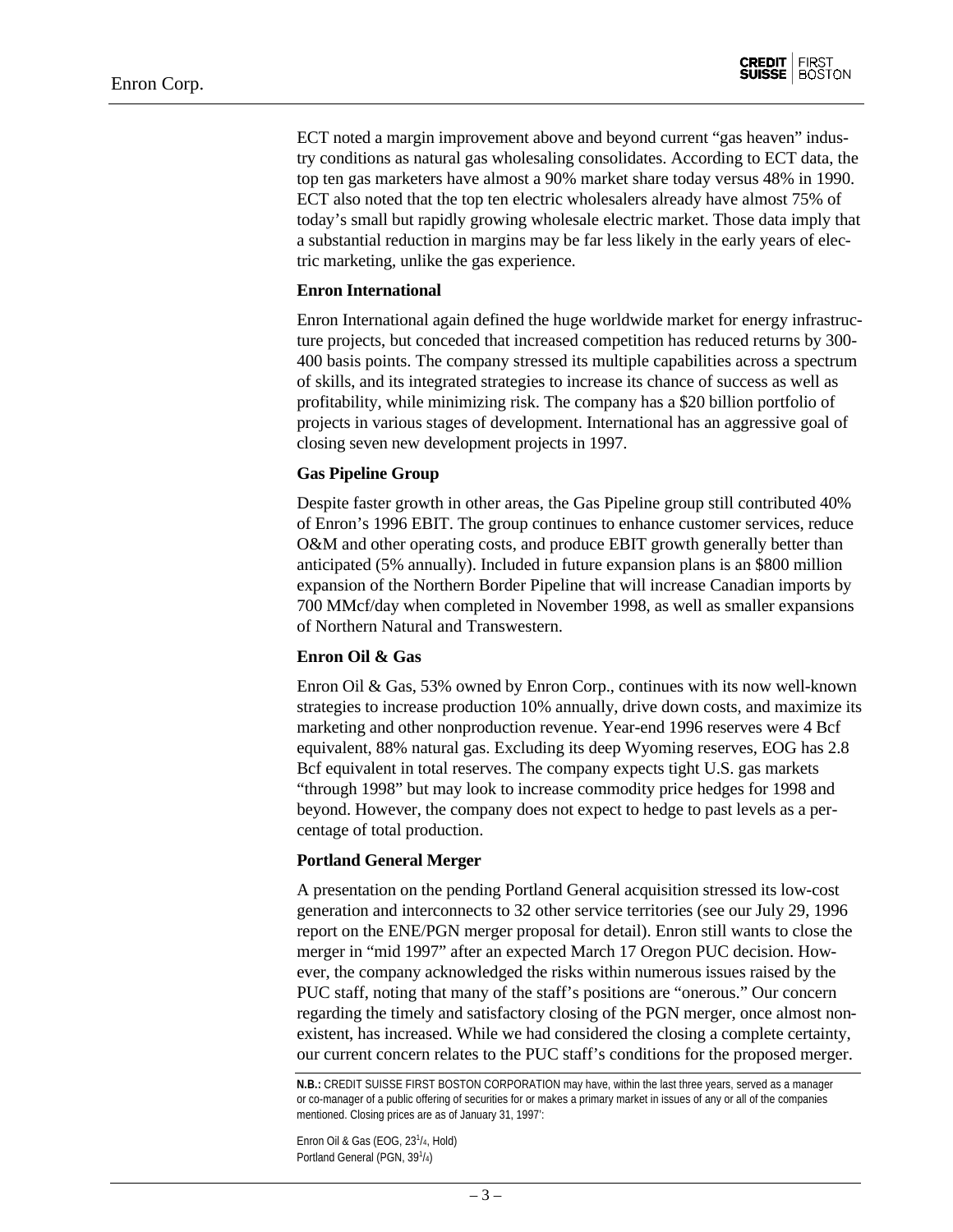Enron Corp. Enron Corp.

| Natural Gas Companies: Earnings Estimates and Com<br>Table                    |                  |                                        |                         | parable Multiples          |                                    |                     |                |                                              |                            |                |                   |                                                                     |                                        |                                                                                             |                                            |                         |                                   |
|-------------------------------------------------------------------------------|------------------|----------------------------------------|-------------------------|----------------------------|------------------------------------|---------------------|----------------|----------------------------------------------|----------------------------|----------------|-------------------|---------------------------------------------------------------------|----------------------------------------|---------------------------------------------------------------------------------------------|--------------------------------------------|-------------------------|-----------------------------------|
|                                                                               |                  | <b>Shares</b>                          | Market                  |                            | <b>Earnings Per Share</b>          |                     |                | <b>P/E Ratio</b>                             |                            |                | <b>Book Value</b> |                                                                     | Cash Flow Data                         |                                                                                             |                                            | Dividend                |                                   |
| Company                                                                       | 1/31/97<br>Price | (Thousands) (Thousands)<br>Outstanding | Cap                     | 1995A                      | 1996E                              | 1997E               | 1995A          | 1996E                                        | 1997E                      |                | Latest Market     | Per Shareto Book Per Share Cash Fl.<br><b>H966T</b>                 | Price                                  | Ent. Val.<br><b>EBITDA</b>                                                                  | Rate                                       | Annual Current<br>Yield |                                   |
| <b>Gas Pipelines</b>                                                          | $\widehat{E}$    | $\widehat{c}$                          | $\widehat{\mathbf{c}}$  | $\widehat{\mathbf{f}}$     | $\overline{6}$                     | $\odot$             | $\epsilon$     | $\circledast$                                | $\widehat{\mathfrak{G}}$   | $\widehat{a}$  | $\overline{1}$    | (12)                                                                | $\overline{13}$                        | $\overline{14}$                                                                             | $\overline{15}$                            | $\overline{16}$         | $\frac{\text{CDD}}{\text{(17)}}$  |
| Coastal Corp.                                                                 | \$48.375         | 105,564                                | \$5,106,659             | 12.30                      | \$2.88 A \$                        | \$3.25              | 21.0           | x 16.8                                       | ×<br>$\times 14.9$         | \$26.44        | ×<br>1.83         |                                                                     | ×<br>6.77                              | 8.15                                                                                        |                                            | $\ddot{\mathbf{8}}$     | පි<br>$\mathcal{S}_{\mathbf{0}}$  |
| Enron Corp. (BUY)<br>El Paso Natural (b)                                      | 53.875<br>41.250 | 55,755<br>253,684                      | 10,464,465<br>3,003,801 | $2.47$<br>$2.07$           | 2.31                               | 3.19                | 21.8<br>19.9   | $\frac{18.9}{17.9}$                          | 16.9                       | 31.57          | 3.06<br>1.71      | $$7.15$<br>$$7.9$ $$4$<br>$$3.9$<br>$$5.0$<br>$$5.03$               | <b>ESS</b><br><b>ESS</b><br><b>ESS</b> | <b>MESSES</b>                                                                               | $2458883$<br>$3.45$<br>$-1.58$             | 2.7                     | ENE<br>EPG                        |
| Sonat Inc. (BUY)                                                              | 53.250           | 86,251                                 | 4,592,866               |                            | 2.33                               | $2.60$<br>$2.60$    | 40.6           |                                              | $15.9$<br>$20.5$<br>$12.7$ | 13.47<br>17.58 | 3.03              |                                                                     |                                        |                                                                                             |                                            | 2.3                     | <b>SNT</b>                        |
| TransCan PipeLn(c)                                                            | 24.100           | 205,800                                | 4,959,780               | $\frac{1.31}{1.75}$        | $1.85$<br>$2.10$                   | 06.1                | 13.8           | 13.0                                         |                            | 14.29          | 1.69              |                                                                     |                                        |                                                                                             |                                            | 4.5                     | TRP                               |
| Williams Companies                                                            | 40.000           | 168,231                                | 6,729,240               | 1.68                       |                                    | 2.35                | 23.8           | $\overline{5}$                               | 17.0                       | 18.88          | 2.12              |                                                                     | 7.95                                   |                                                                                             |                                            | 2.6                     | WMB                               |
| <b>Gas Pipeline Averages</b>                                                  |                  |                                        |                         |                            |                                    |                     | 23.5           | $\times 18.1$<br>ł                           | ×<br>$\times 16.3$<br>Ĵ    |                | ×<br>2.24<br>ł    |                                                                     | 7.45<br>ţ                              | ×<br>8.38<br>ţ                                                                              |                                            | 2.5                     | ని                                |
| Integrated Cos.                                                               |                  |                                        |                         |                            |                                    |                     |                |                                              |                            |                |                   |                                                                     |                                        |                                                                                             |                                            |                         |                                   |
| Columbia Gas System                                                           | \$65.125         | 55,200                                 | \$3,594,900             | \$3.04                     |                                    | \$4.80              | ×<br>21.4      | 13.9                                         | x 13.6                     | \$27.17        | 2.40              | \$10.00<br>×                                                        | 6.51                                   | ×                                                                                           |                                            | $\ddot{0}$              | ပ္ပ<br>$\mathcal{S}_{\mathbf{0}}$ |
| Consol. Natural (BUY)                                                         | 55.625           | 94,183                                 | 5,238,929               | $2.39$<br>$1.39$<br>$2.39$ | \$4.68 A 3<br>3.25<br>1.55<br>2.25 | 3.35                | 24.3           | 17.1                                         | 16.6                       | 23.21<br>20.99 | 2.40              | 6.45                                                                |                                        | 82335                                                                                       | 80.60<br>1.13<br>81.13<br>1.12             | $3.5$<br>$3.4$          | <b>CNG</b>                        |
| <b>Equitable Resources</b>                                                    | 32.500           | 35,130                                 | 1,141,725               |                            |                                    | $1.95$<br>$2.50$    | 26.4           | 21.4<br>17.4                                 | 16.7                       |                | 1.55              | $4.05$<br>5.10                                                      | 8.62<br>8.85<br>7.67                   |                                                                                             |                                            |                         | EQT                               |
| Questar Corp.                                                                 | 39,125           | 40,842                                 | 1,597,943               |                            |                                    |                     | 19.6           |                                              | 15.7                       | 18.38          | 2.13              |                                                                     |                                        |                                                                                             |                                            |                         |                                   |
|                                                                               |                  |                                        |                         |                            |                                    |                     | i              | ļ                                            | ļ                          |                | ł                 |                                                                     | İ                                      | $\frac{1}{7.30}$                                                                            |                                            | ł                       |                                   |
| Integrated Co. Averages<br><b>Gas Distributors</b>                            |                  |                                        |                         |                            |                                    |                     | 22.9           | $\times 17.3$                                | ×<br>$\times 15.6$         |                | ×<br>2.12         |                                                                     | 7.71                                   | ×<br>×                                                                                      |                                            | 2.8                     | ళ                                 |
| Atlanta Gas Light                                                             | \$20.875         | 55,527                                 | \$1,159,126             | \$1.33                     | \$1.37 A \$1.45                    |                     | 15.7           | $x$ 15.2                                     | $\times 14.4$              | $x$ \$10.84    | ×<br>1.93         |                                                                     |                                        | ×                                                                                           |                                            | 5.2                     | ATG<br>$\%$                       |
| <b>Brooklyn Union Gas</b>                                                     | 29.625           | 49,773                                 | 1,474,525               | $\frac{30}{2}$             | S<br>1.96                          |                     |                | 15.1                                         | $\frac{1}{4}$              | 18.30          |                   |                                                                     |                                        |                                                                                             |                                            |                         | $\overline{B}$                    |
| MCN Corp.                                                                     | 32.375           | 67,028                                 | 2,170,032               | 1.48                       | 1.68                               | $\frac{2.10}{1.80}$ | $15.6$<br>21.9 | 19.3                                         | 18.0                       | 11.29          | $1.62$<br>$2.87$  | $$3.70$<br>$3.70$<br>$4.05$                                         | 6.82<br>5.99                           | 8.36<br>7.86<br>9.72                                                                        |                                            |                         | MCN                               |
| NICOR Inc.                                                                    | 36.125           | 50,073                                 | 1,808,887               | 1.96                       | 2.42                               | 2.40                | 18.4           | 14.9                                         | 15.1                       | 14.69          | 2.46              | 4.90                                                                | 7.37<br>6.51                           | 6.65                                                                                        | $3.45$<br>$1.3$<br>$1.3$<br>$1.1$<br>$1.1$ |                         | GAS                               |
| Washington Gas Light                                                          | 22.125           | 43,573                                 | 964,053                 | 1.41                       | 1.94                               | $\frac{5}{2}$       | 5.7            | $\frac{4}{11}$                               | 3.0                        | 13.46          | 1.64              | 3.40                                                                |                                        | 6.18                                                                                        |                                            |                         | EOW                               |
|                                                                               |                  |                                        |                         |                            |                                    |                     |                |                                              | ł                          |                | ł                 |                                                                     | ļ                                      | ł                                                                                           |                                            | ł                       |                                   |
| <b>Gas Distributor Averages</b>                                               |                  |                                        |                         |                            |                                    |                     | 17.5           | ×<br>$x$ 15.2                                | ×<br>14.9                  |                | ×<br>2.10         |                                                                     | 7.34                                   | ×<br>7.72<br>×                                                                              |                                            | $\ddot{4}$              | న                                 |
| <b>S&amp;P 500</b>                                                            | 786.160          | i                                      | i                       | 38.72                      | 40.49                              | 42.93               |                | $20.3 \times 19.4 \times 18.3 \times 225.00$ |                            |                | 3.49 $\bar{x}$    | 75.00                                                               | ×<br>10.48                             |                                                                                             | \$14.75                                    | $\ddot{.}$              | <b>SPX</b><br>℅                   |
| (a) Based on continuing operations; excludes significant non-recurring items. |                  |                                        |                         |                            |                                    |                     |                |                                              |                            |                |                   | E - Credit Suisse First Boston Estimate; A - Actual; R - Restricted |                                        |                                                                                             |                                            |                         |                                   |
| (b) We have not yet initiated coverage. Estimates are First Call consensus.   |                  |                                        |                         |                            |                                    |                     |                |                                              |                            |                |                   | NM - Not meaningful; data are excluded from calculations            |                                        |                                                                                             |                                            |                         |                                   |
| (c) Canadian dollars.                                                         |                  |                                        |                         |                            |                                    |                     |                |                                              |                            |                |                   |                                                                     |                                        | Note - Book value as of June 30, 1996. All companies rated Hold unless otherwise indicated. |                                            |                         |                                   |

 $-4 -$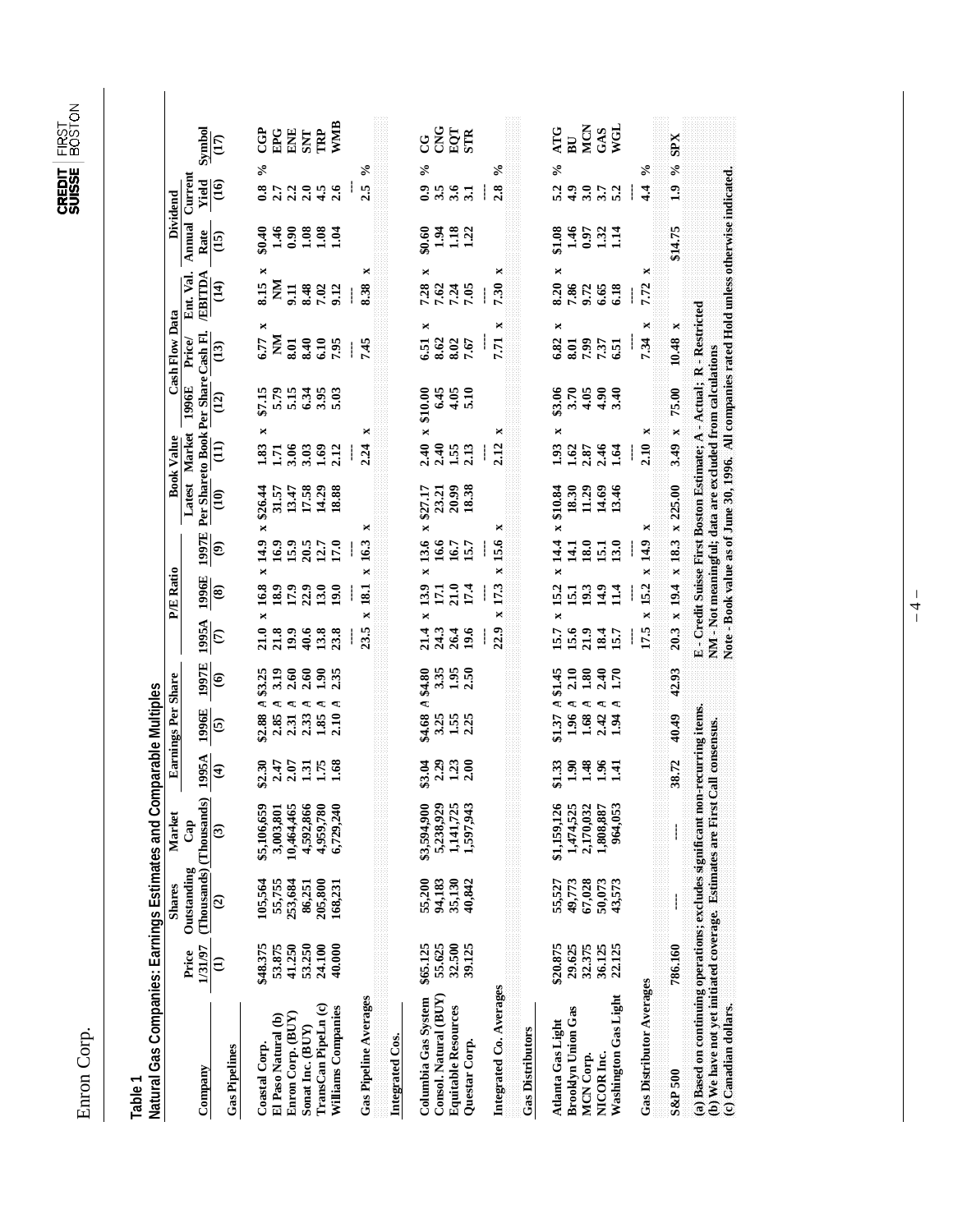Enron Corp. Enron Corp.

**CREDIT** FIRST<br>Suisse Boston

# **Table 2**<br>Earnings Model, 1993–19997E<br>Sinmillions, except per share data  **Earnings Model, 1993–19997E** \$ in millions, except per share data

| <b>DAVUM PU SHOW</b>                                                                                                                                                                                                                                                                                                                                                                                                                                                                                                                                                                                                                                                                              |                                                                                      |               |        |          |        |          |              |        |                      |                  |         |         |         |
|---------------------------------------------------------------------------------------------------------------------------------------------------------------------------------------------------------------------------------------------------------------------------------------------------------------------------------------------------------------------------------------------------------------------------------------------------------------------------------------------------------------------------------------------------------------------------------------------------------------------------------------------------------------------------------------------------|--------------------------------------------------------------------------------------|---------------|--------|----------|--------|----------|--------------|--------|----------------------|------------------|---------|---------|---------|
|                                                                                                                                                                                                                                                                                                                                                                                                                                                                                                                                                                                                                                                                                                   |                                                                                      |               |        |          | 1995A  |          |              |        |                      | 1996A            |         |         |         |
|                                                                                                                                                                                                                                                                                                                                                                                                                                                                                                                                                                                                                                                                                                   | 1993                                                                                 | 1994          | 1st QA | $2nd$ QA | 3rd QA | 4th QA   | Year         | 1st QA | 2nd QA               | 3rd QA           | 4th Q A | Year    | 1997E   |
| Operating income                                                                                                                                                                                                                                                                                                                                                                                                                                                                                                                                                                                                                                                                                  |                                                                                      |               |        |          |        |          |              |        |                      |                  |         |         |         |
| ENE Operations                                                                                                                                                                                                                                                                                                                                                                                                                                                                                                                                                                                                                                                                                    |                                                                                      | 403.1         | 154.0  | 69.1     | 82.7   | 109.7    | 415.5        | 142.5  | 101.4                |                  | 139.0   | 480.4   | 500.0   |
| ENE Capital & Trade                                                                                                                                                                                                                                                                                                                                                                                                                                                                                                                                                                                                                                                                               |                                                                                      | 225.1         | 51.4   | 46.7     | 60.4   | 74.0     | 232.5        | 97.7   | 52.1                 | 97.5<br>73.8     | 56.0    | 279.6   | 330.0   |
| Domestic Processing                                                                                                                                                                                                                                                                                                                                                                                                                                                                                                                                                                                                                                                                               |                                                                                      | (22.9)        |        |          |        |          |              |        |                      |                  |         |         |         |
| International                                                                                                                                                                                                                                                                                                                                                                                                                                                                                                                                                                                                                                                                                     |                                                                                      | 147.7         | 51.2   | 24.3     | 39.8   | 26.8     | 142.1        | 40.3   | 39.3                 | 37.3             | 35.0    | 151.9   | 180.0   |
| Explorat & Production                                                                                                                                                                                                                                                                                                                                                                                                                                                                                                                                                                                                                                                                             |                                                                                      | 162.4         | 58.3   | 84.5     | 52.9   | 45.0     | 240.7        | 29.7   | 76.9                 | 49.6             | 43.0    | 199.2   | 250.0   |
|                                                                                                                                                                                                                                                                                                                                                                                                                                                                                                                                                                                                                                                                                                   |                                                                                      |               |        |          |        |          |              |        |                      |                  |         |         |         |
| Other                                                                                                                                                                                                                                                                                                                                                                                                                                                                                                                                                                                                                                                                                             | $\begin{array}{c} 382.2 \\ 783.8 \\ 783.0 \\ 283.0 \\ 193.9 \\ 193.0 \\ \end{array}$ | 14.1          | 25.7   | (7.9)    | (1.5)  | (70.9)   | (54.6)       | 10.0   | (11.8)               | (0.7)            | 19.0    | 16.5    | 40.0    |
|                                                                                                                                                                                                                                                                                                                                                                                                                                                                                                                                                                                                                                                                                                   |                                                                                      |               | ļ      |          | ţ      | j        |              | ļ      | ł                    | ł                | j       |         |         |
| Total                                                                                                                                                                                                                                                                                                                                                                                                                                                                                                                                                                                                                                                                                             | 784.2                                                                                | 929.5         | 340.6  | 216.7    | 234.3  | 84.6     | 976.2        | 320.2  | 257.9                | 257.5            | 292.0   | 1,127.6 | ,300.0  |
| Interestexpense, net                                                                                                                                                                                                                                                                                                                                                                                                                                                                                                                                                                                                                                                                              | 300.0                                                                                | 274.9         | 67.0   | 70.9     | 76.8   | 69.5     | 284.2        | 69.7   | 65.4                 | 65.2             | 74.0    | 274.3   | 275.0   |
|                                                                                                                                                                                                                                                                                                                                                                                                                                                                                                                                                                                                                                                                                                   |                                                                                      |               |        |          |        |          |              |        |                      |                  |         |         |         |
| Subsid Preferred Div                                                                                                                                                                                                                                                                                                                                                                                                                                                                                                                                                                                                                                                                              |                                                                                      | 19.9          | 7.8    | 7.9      | 7.9    | 8.3      | 31.9         | 7.8    | $\overline{\bullet}$ | $\overline{8}.1$ | 10.0    | 34.0    | 35.0    |
| Minority Interest                                                                                                                                                                                                                                                                                                                                                                                                                                                                                                                                                                                                                                                                                 | 27.                                                                                  | 29.5          | 5.9    | 9.7      | 6.5    | 5.2      | 27.3         | 10.3   | 19.2                 | 12.9             | 15.0    | 57.4    | 56.0    |
| Pretax income                                                                                                                                                                                                                                                                                                                                                                                                                                                                                                                                                                                                                                                                                     | 456.6                                                                                | 605.2         | 259.9  | 128.2    | 143.1  | 101.6    | 632.8        | 232.4  | 165.2                | 171.3            | 193.0   | 761.9   | 934.0   |
|                                                                                                                                                                                                                                                                                                                                                                                                                                                                                                                                                                                                                                                                                                   |                                                                                      |               |        |          |        |          |              |        |                      |                  |         |         |         |
| ncome taxes                                                                                                                                                                                                                                                                                                                                                                                                                                                                                                                                                                                                                                                                                       | 84.8                                                                                 | 165.5         | 82.4   | 40.7     | 43.6   | (28.6)   | 138.1        | 78.2   | 50.6                 | 48.4             | 61.0    | 238.2   | 280.2   |
|                                                                                                                                                                                                                                                                                                                                                                                                                                                                                                                                                                                                                                                                                                   | 18.6%                                                                                | 27.3%         | 31.7%  | 31.8%    | 30.5%  | $-28.1%$ | 21.8%        | 33.6%  | 30.6%                | 28.3%            | 31.6%   | 31.3%   | 30.0%   |
| Net income                                                                                                                                                                                                                                                                                                                                                                                                                                                                                                                                                                                                                                                                                        | 371.8                                                                                | 439.7         | 177.5  | 87.5     | 99.5   | 130.2    | 494.6        | 154.2  | 114.6                | 122.9            | 132.0   | 523.7   | 653.8   |
|                                                                                                                                                                                                                                                                                                                                                                                                                                                                                                                                                                                                                                                                                                   |                                                                                      |               |        |          |        |          |              |        |                      |                  |         |         |         |
| Preferred dividends                                                                                                                                                                                                                                                                                                                                                                                                                                                                                                                                                                                                                                                                               | $\frac{6}{5}$                                                                        | 15.2          | 3.7    | 3.8      | 3.9    | 4.0      | 15.4         | 3.9    | 3.9                  | 4.0              | 4.0     | 15.8    | 15.0    |
| Net to common                                                                                                                                                                                                                                                                                                                                                                                                                                                                                                                                                                                                                                                                                     | 354.                                                                                 | 424.5         | 173.8  | 83.7     | 95.6   | 126.2    | 479.2        | 150.3  | 110.7                | 118.9            | 128.0   | 507.9   | 638.8   |
| Average shares                                                                                                                                                                                                                                                                                                                                                                                                                                                                                                                                                                                                                                                                                    | 239.0                                                                                | 243.5         | 242.5  | 244.0    | 243.9  | 243.6    | 243.5        | 244.2  | 246.3                | 246.8            | 247.0   | 246.1   | 246.0   |
|                                                                                                                                                                                                                                                                                                                                                                                                                                                                                                                                                                                                                                                                                                   | \$1.48                                                                               |               |        |          |        |          |              |        |                      |                  |         |         |         |
| EPS                                                                                                                                                                                                                                                                                                                                                                                                                                                                                                                                                                                                                                                                                               |                                                                                      | \$1.74        | \$0.72 | \$0.34   | \$0.39 | \$0.52   | \$1.97       | \$0.62 | \$0.45               | \$0.48           | \$0.52  | \$2.06  | \$2.60  |
| Fully Diluted                                                                                                                                                                                                                                                                                                                                                                                                                                                                                                                                                                                                                                                                                     | \$1.40                                                                               | \$1.65        | 0.65   | 0.31     | 0.36   | 0.47     | \$1.78       | 0.56   | 0.41                 | 0.44             | 0.47    | 1.87    | \$2.39  |
| Nonrecurring items                                                                                                                                                                                                                                                                                                                                                                                                                                                                                                                                                                                                                                                                                | (\$0.16)                                                                             | \$0.06        | \$0.07 | \$0.03   | \$0.00 | \$0.00   | \$0.10       | \$0.24 | \$0.01               |                  |         | \$0.25  |         |
| Reported EPS                                                                                                                                                                                                                                                                                                                                                                                                                                                                                                                                                                                                                                                                                      | \$1.3                                                                                | \$1.80        | \$0.79 | \$0.37   | \$0.39 | \$0.52   | \$2.07       | \$0.86 | \$0.46               | \$0.48           | \$0.52  | \$2.31  | \$2.60  |
| 3Q gain on sale of gathering/processing assets, \$9.2pre, \$6.0 after; Charge by EOTT for West Coast processing termination, \$8.5 pre, \$5.5 after fax.<br>4Q \$83.4 million charge for ENE Operations litigation/regulatory reserve,<br>1995-1Q gain on sale of gathering/processing assets, \$26.9 pre, \$17.5 after 2Q gain on sale of \$10 pre, \$6.5 after tax on sale of gathering and processing facilities<br>1996-1Q gain on sale of 2Q gain on sale of EQG shares, \$28.0 million pre-tax, \$18.2 million after-tax; Littlagation reserve, \$24.7 pre-tax, \$16.1 million after-tax.<br>4Q Sale of 20% interest in EOG, resulting in \$293 pre-tax gain, \$161 after tax gain on sale. |                                                                                      |               |        |          |        |          |              |        |                      |                  |         |         |         |
| 4Q \$18 pre, \$12 after-tax litigation gain; \$122 pre, \$61 after-tax EOG stock sale gain; \$83 pre, \$64 after-tax litigation reserve.<br>Net to common                                                                                                                                                                                                                                                                                                                                                                                                                                                                                                                                         | 354.9                                                                                | 424.5         |        |          |        |          | 479.2        |        |                      |                  |         | 5079    | 638.8   |
| Depreciation                                                                                                                                                                                                                                                                                                                                                                                                                                                                                                                                                                                                                                                                                      | 4582                                                                                 | 4413          |        |          |        |          | 500.0        |        |                      |                  |         | 537,5   | 550.0   |
| Deferred taxes                                                                                                                                                                                                                                                                                                                                                                                                                                                                                                                                                                                                                                                                                    | $\frac{1}{5}$                                                                        | 93.0          |        |          |        |          | 45.0         |        |                      |                  |         | 50.0    | 60.0    |
| ease impair & explo exp.                                                                                                                                                                                                                                                                                                                                                                                                                                                                                                                                                                                                                                                                          | $\tilde{r}$                                                                          | 840           |        |          |        |          | 90.0         |        |                      |                  |         | 100.0   | 100.0   |
| Total                                                                                                                                                                                                                                                                                                                                                                                                                                                                                                                                                                                                                                                                                             | 940.0                                                                                | 042.8         |        |          |        |          | 114.2        |        |                      |                  |         | 1,195.4 | 1,348.8 |
| Cash flow per share                                                                                                                                                                                                                                                                                                                                                                                                                                                                                                                                                                                                                                                                               | S3.93                                                                                | \$4.28        |        |          |        |          | <b>S4.58</b> |        |                      |                  |         | \$4.86  | \$5.48  |
| Fully Diluted                                                                                                                                                                                                                                                                                                                                                                                                                                                                                                                                                                                                                                                                                     | \$3.8'                                                                               | $\frac{5}{4}$ |        |          |        |          | \$4.43       |        |                      |                  |         | \$4.70  | \$5.29  |
| Common dividends                                                                                                                                                                                                                                                                                                                                                                                                                                                                                                                                                                                                                                                                                  | Ë                                                                                    | 1887          |        |          |        |          | 243          |        |                      |                  |         | 244.8   | 257.0   |
| Capital expenditures                                                                                                                                                                                                                                                                                                                                                                                                                                                                                                                                                                                                                                                                              | 695 C                                                                                | 661.0         |        |          |        |          | 900.0        |        |                      |                  |         | 1,700.0 | 1,700.0 |
| EBITDA                                                                                                                                                                                                                                                                                                                                                                                                                                                                                                                                                                                                                                                                                            | $\frac{5}{21}$                                                                       | <b>S1,321</b> |        |          |        |          | \$1417       |        |                      |                  |         | 574     | \$1,759 |
| Internal cash flow rate                                                                                                                                                                                                                                                                                                                                                                                                                                                                                                                                                                                                                                                                           | 110.7%                                                                               | 129.2%        |        |          |        |          | 96.7%        |        |                      |                  |         | 55.9%   | 64.2%   |
|                                                                                                                                                                                                                                                                                                                                                                                                                                                                                                                                                                                                                                                                                                   |                                                                                      |               |        |          |        |          |              |        |                      |                  |         |         |         |
|                                                                                                                                                                                                                                                                                                                                                                                                                                                                                                                                                                                                                                                                                                   |                                                                                      |               |        |          |        |          |              |        |                      |                  |         |         |         |

– 5 –